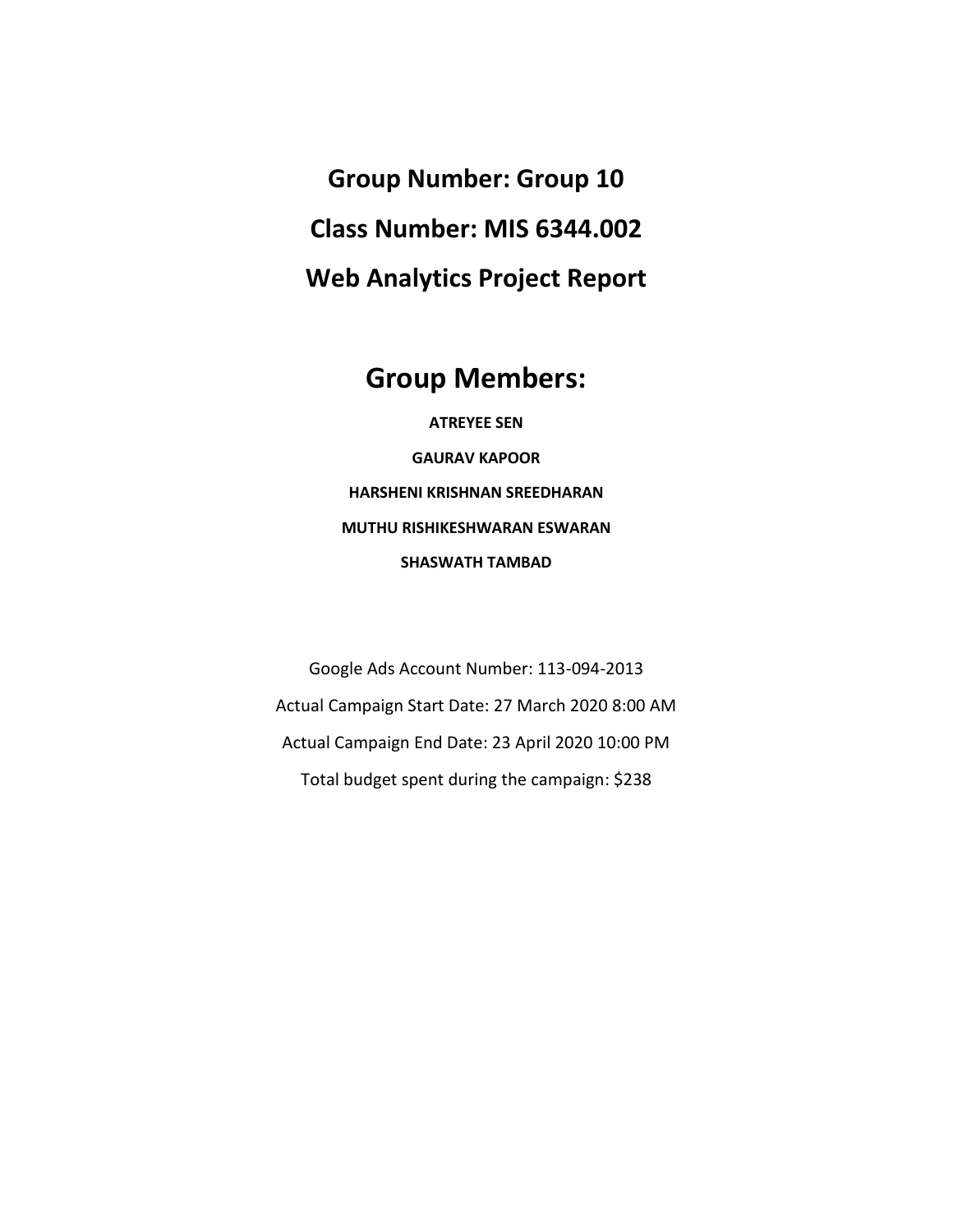# **Summary of campaign performance**

| Website url of business                                   | www.aplhafly.co* |
|-----------------------------------------------------------|------------------|
| <b>Final Advertising Goals</b>                            | Awareness        |
| Total Number of impressions generated on search network   | 962K             |
| Total Number of clicks generated on search network        | 888              |
| Total Number of impressions generated on display network  | 1015             |
| Total Number of clicks generated on search network        | 9                |
| Wordstream performance report rating (at end of campaign) | 64%              |
| Wordstream performance report rating (at end of campaign) | 64%              |
| <b>Budget Spent</b>                                       | \$238            |